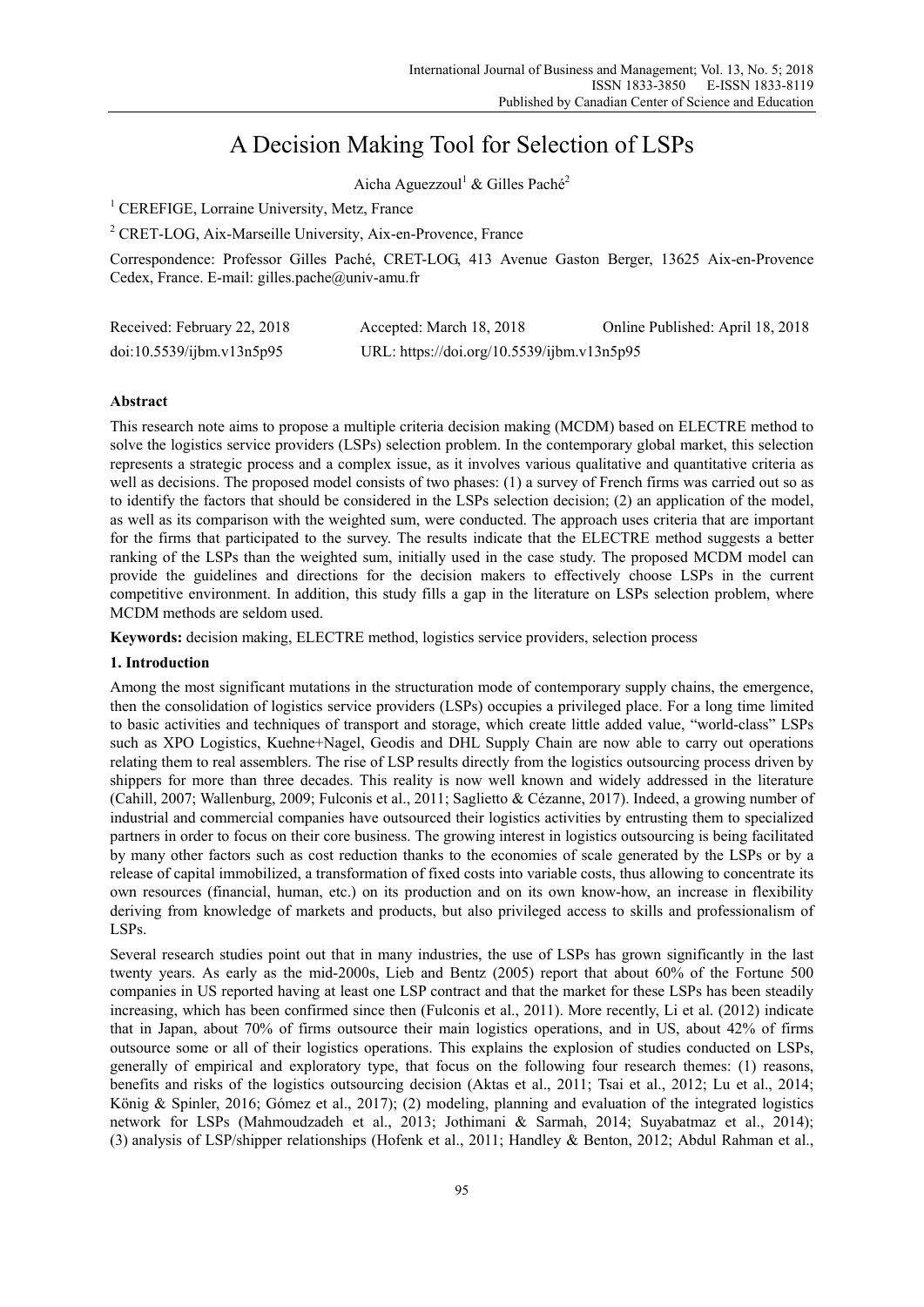2014; Muhindo et al., 2014; Sallnäs, 2016; Bask et al., 2018); and (4) LSP selection process (Aguezzoul, 2014; Tan et al., 2014; Alkhatib et al., 2015; Yayla et al., 2015; Kishore & Padmanabhan, 2016).

This research note is particularly interested in the problem of LSP selection and in the application, to face it, of multi-criteria method ELECTRE. Such a choice is explained by the proven importance of supplier selection process theme in the industrial marketing literature since the 1970s (De Boer et al., 2001; Hsu et al., 2006), but without a real deepening of conclusions obtained is suggested at LSP selection level. In other words, it is possible to identify today a relative conceptual gap that we wish to fill in part. For this, we will rely on a real case from the French industrial world, comparing the results of the ELECTRE method to those of the method initially used in the case treated. In a first step, we will conduct a brief literature review on LSP selection issue. The proposed method will be described in a second step, before applying it to the aforementioned context in a third step. The research note will end with a conclusion suggesting complementary research orientations in logistics and in supply chain management.

## **2. The LSP Selection Problem**

For a shipper, logistics outsourcing is to entrust a LSP all or part of the execution, and sometimes the design, of its logistics activities, previously provided internally, with possibly a transfer of material and human resources. This strategic and complex decision allows the company to refocus on its core business, whether the communication advertising, the new products development, or the components assembly. LSPs can carry out logistics activities of their customers (fully or partially), may or may not own warehouses and means of transport, knowing that many of them claim an increasingly strong global presence. As underlined by Boonpattarakan (2012), the LSP's first priority level in building competitive capabilities is then based on providing varying services and offering attractive prices. To achieve effective integration and coordination of supply chains, the most powerful LSPs have expanded their service offering by evolving from traditional or basic services (transport, warehousing) to high value-added services (co-manufacturing, co-packing, information technology, etc.) (Lai et al., 2004; Trentin, 2011; Fulconis et al., 2016; Marchet et al., 2017). Table 1 provides a list of activities that shippers traditionally associate with LSPs (Aguezzoul, 2014), while Figure 1 represents the different steps of logistics services evolution since the 1980s, from basic services to value-added services.

| <b>Logistics processes</b> | <b>Activities</b>                                                               |  |
|----------------------------|---------------------------------------------------------------------------------|--|
|                            | Road rail air sea, intermodality management, shipping, forwarding, package      |  |
| Transportation             | express carrier, customs brokering, (de) consolidation, perishable/hazardous    |  |
|                            | goods management, freight bill payment/audit.                                   |  |
| Outbound (distribution)    | Merge in transit, order fulfilment/processing, picking, sorting, dispatching,   |  |
|                            | post-production configuration, installation of products at the customer's site. |  |
| Warehousing                | Storage, receiving, cross docking, (de) consolidation, perishable/hazardous     |  |
|                            | goods.                                                                          |  |
| Inventory management       | Forecasting, slotting/lay out design, location analysis, storage/retrieval      |  |
|                            | management.                                                                     |  |
| Packaging                  | Design, labelling, assembly/packaging, palletizing.                             |  |
| Reverse logistics          | Pallets flows management, recycling, reuse, remanufacturing disposal            |  |
|                            | management, repair, testing/products serving, return shipment management.       |  |

Table 1. Activities associated with LSPs

Source: Aguezzoul (2014).



Figure 1. Evolution of logistics services in four steps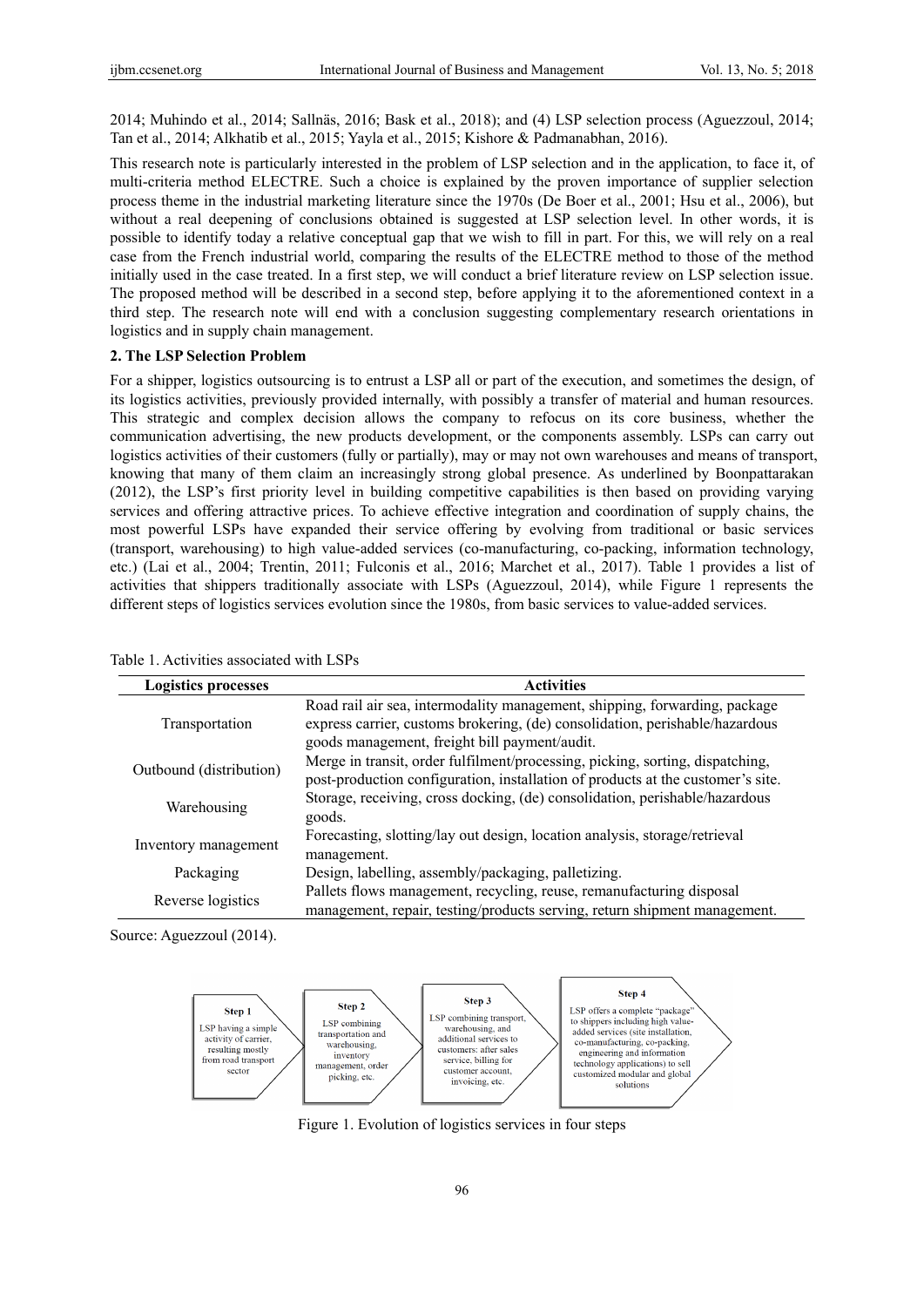Once the decision to work with a LSP is made by a shipper, the next step is to determine the best LSP according to different eligibility criteria. Therefore, the selection of a performant set of LSPs that can meet the loader customer needs becomes a decision of prime importance in the context of a dyadic relationship that is to govern more effectively. This decision is impacted by several factors that are generally contradictory to each other, such as price, service quality and reliability, range of services offered, technology mobilized, reputation in the market, etc. In a context of globalization and globalization of trade, which underlines the crucial question of optimization models for logistics nodes system layouts (Zhang & Li, 2009), new factors must be taken into account, such as geographical coverage, cultural adequacy to target markets, environmental aspects, security of flows, etc. The importance of social links between decision makers, both at the shipper and at the LSP, is also an important dimension, although largely underestimated so far in the literature.

Several empirical studies, of an exploratory nature, on the process of LSP selection and evaluation performance have appeared in the academic literature to emphasize the strategic importance of the problem posed since the seminal works of McGinnis et al. (1995) and Menon et al. (1998). These studies identify several criteria used by companies in this process. The detailed meta-analysis conducted by Aguezzoul (2014) of 67 articles published during the 1994-2013 period, in international reference journals in logistics and SCM, identified 11 main criteria, as well as their attributes (sub-criteria). Table 2 presents all the attributes and definitions associated with each of these criteria. In order to implement a set of criteria in the LSP selection process, it is of course necessary to use appropriate tools and techniques, such as the compensatory and non-compensatory models used for example in BtoB marketing.

| <b>Criteria</b>                   | <b>Definition</b>                                                                                                                                                                                                                                                                                                                                                                                                                        |
|-----------------------------------|------------------------------------------------------------------------------------------------------------------------------------------------------------------------------------------------------------------------------------------------------------------------------------------------------------------------------------------------------------------------------------------------------------------------------------------|
| Cost                              | It refers to the total cost of logistics outsourcing. Its related attributes include price, cost reduction, low cost<br>distribution, expected leasing cost, operation cost, warehousing cost, and cost savings.                                                                                                                                                                                                                         |
| Relationship                      | It includes shared risks and rewards, ensure cooperation between the user and the LSP. It also helps in<br>controlling the LSP opportunistic behaviour. Reliability, truth, dependence, alliance, compatibility, reciprocity<br>are among its attributes.                                                                                                                                                                                |
| Services                          | It is related to attributes such as breadth of services, characterization/specialization of services, variety of<br>available services, pre-sale/post-sale customer services, and value-added services.                                                                                                                                                                                                                                  |
| Quality                           | Quality of the LSP includes many aspects such as, commitment to continuous improvement, SQAS/ISO<br>standards environment issues, and risk management.                                                                                                                                                                                                                                                                                   |
| Information &<br>equipment system | It corresponds to physical equipment and information system that has a LSP to facilitate communication and<br>execution of logistics operations of its customers. It's related to attributes such as EDI, tracking/tracing, technology<br>capabilities, information accessibility, availability of computer network, informatization level, technical/engineering<br>capability, materials handling equipment, and information security. |
| Flexibility                       | Ability to adapt to changing customers requirements and circumstances. Its attributes include ability to meet future<br>requirement, capacity to accommodate and grow the client's business, system flexibility index, responsiveness to<br>target market or service requests, capability to handle specific business requirements, and time response capability.                                                                        |
| Delivery                          | It is represented by attributes such as: time, on-time performance, on time shipment and deliveries, delivery<br>speed, accuracy of transit/delivery time, shipment delivery, and on-time delivery rate.                                                                                                                                                                                                                                 |
| Professionalism                   | LSP exhibit sound knowledge of services in the industry and display punctuality and courtesy in the way they<br>interact and present to the customers. It is characterized by attributes such as expertise, competence, and<br>experience.                                                                                                                                                                                               |
| Financial position                | A sound financial performance of the LSP ensures continuity of service and regular upgrading of the<br>equipments and services, which are used in logistics operations.                                                                                                                                                                                                                                                                  |
| Location                          | It is related to attributes such as distribution coverage, geographical specialization and coverage, international<br>scope, market coverage, shipment destinations, and distance.                                                                                                                                                                                                                                                       |
| Reputation                        | It refers to the opinion of the customers about how good are the LSP in satisfying their needs. This is more<br>relevant in the initial screening of LSP.                                                                                                                                                                                                                                                                                |

| Table 2. Summary of evaluating criteria |  |  |
|-----------------------------------------|--|--|
|                                         |  |  |

Source: Aguezzoul (2014).

The main approaches identified in the literature to solve the LSP selection problem have been classified by Aguezzoul (2014) in five categories: (1) multi-criteria decision making (MCDM); (2) statistical approaches; (3) artificial intelligence; (4) mathematical programming; and (5) hybrid methods. The choice of one of the methods depends on the criterion character (qualitative, quantitative), the outsourced activity, and the more or less broad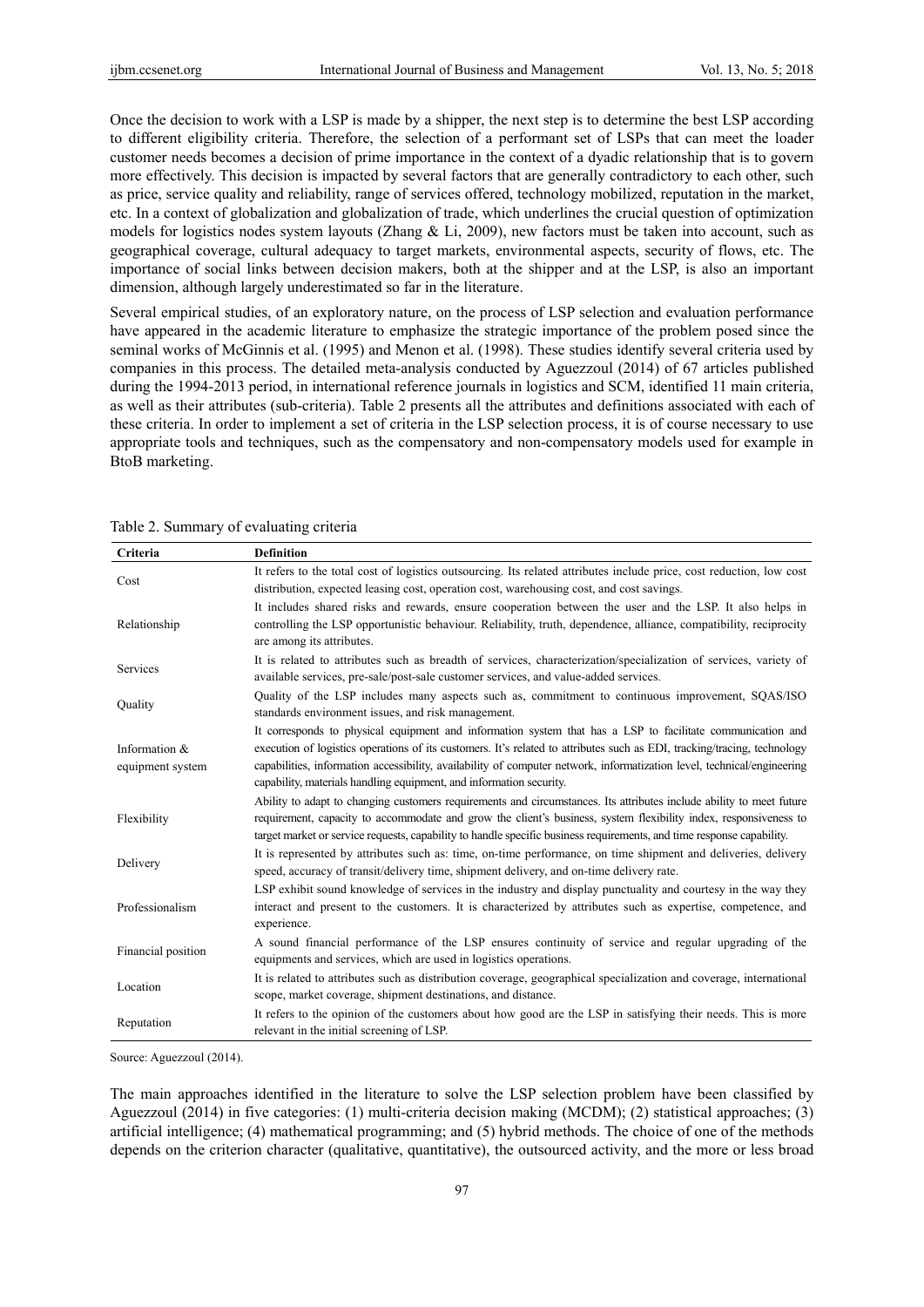set of competing LSPs. At the end, if the different methods help in decision making about the selection of best performing LSPs on the basis of the considered criteria, their limits are now recognized. Thus, the implementation of the statistical approaches requires a collection of measurable quantitative data from the beginning of the study, while artificial intelligence methods are used to model knowledge rather than data. The strength of MCDM methods is to present themselves as effective alternatives to methods of classic optimization such as mathematical programming, based on the definition of a single function, often expressed in economic (monetary) terms and which reflects the consideration of several criteria, often immeasurable (Pourjavad & Shirouyehzad, 2011; Raut et al.*,* 2018). More generally, as noted by Fenies (2011), decision support in the logistics context is now at the crossroads, as far as any modeling approach must simultaneously integrate algorithmic and systemic complexities of the problem posed, here LSP selection.

## **3. ELECTRE I: A Robust Multi-Criteria Decision Approach**

Among MCDM techniques, outranking methods remain however rarely used in Management Sciences, and are among the most robust. The most well-known of these is ELECTRE (ELimination Et Choix Traduisant la REalité [elimination and choice expressing the reality]) method, originated in France in the mid-1960s, under the impetus of Bernard Roy studies (Roy, 1968). It is a global evaluation method that attempts to classify a number of described alternatives according to a number of criteria (see Figure 2). As noted by David and Damart (2011), we can speak of a real conceptual and epistemological leap made by Bernard Roy, since it is then for him that researchers accept the "*the approximately true*" by taking their distance with "*the exactly wrong*". Given its power, the ELECTRE method will be successfully applied in several areas of great diversity such as equipment maintenance, energy planning in a supply chain, production units implantation, business acquisition or route selection for cargo transportation (Sevkli, 2010; Haurant et al*.*, 2011; Lazzolino et al., 2012; Botti & Peypoch, 2013; Ishizaka & Nemery, 2014; Yücel & Görener, 2016; Wang & Yeo, 2018).



Figure 2. The ELECTRE method general scheme

Source: Adapted from Mousseau et al. (2000).

Hatami-Marbini and Tavana (2011), Mukherjee (2017) and Bianchini (2018) indicate in a general way that there is no optimal method for solving a MCDM problem, and the numerical comparison is insufficient to determine the most appropriate method for decision making. However, one of the ELECTRE method advantages is that, on the one hand, a poor performance on one criterion cannot be offset by good performances on other criteria, and on the other hand, the mechanism of solving a problem is not as extreme as purely non-compensatory methods, as encountered in BtoB marketing. In addition, Figueira et al. (2013) point out that research studies on ELECTRE method are still evolving, thanks to its new application fields, its new methodological and theoretical developments, as well as its implementations in user-friendly software. The recent study of Govindan and Brandt Jepsen (2016) reinforces such a finding.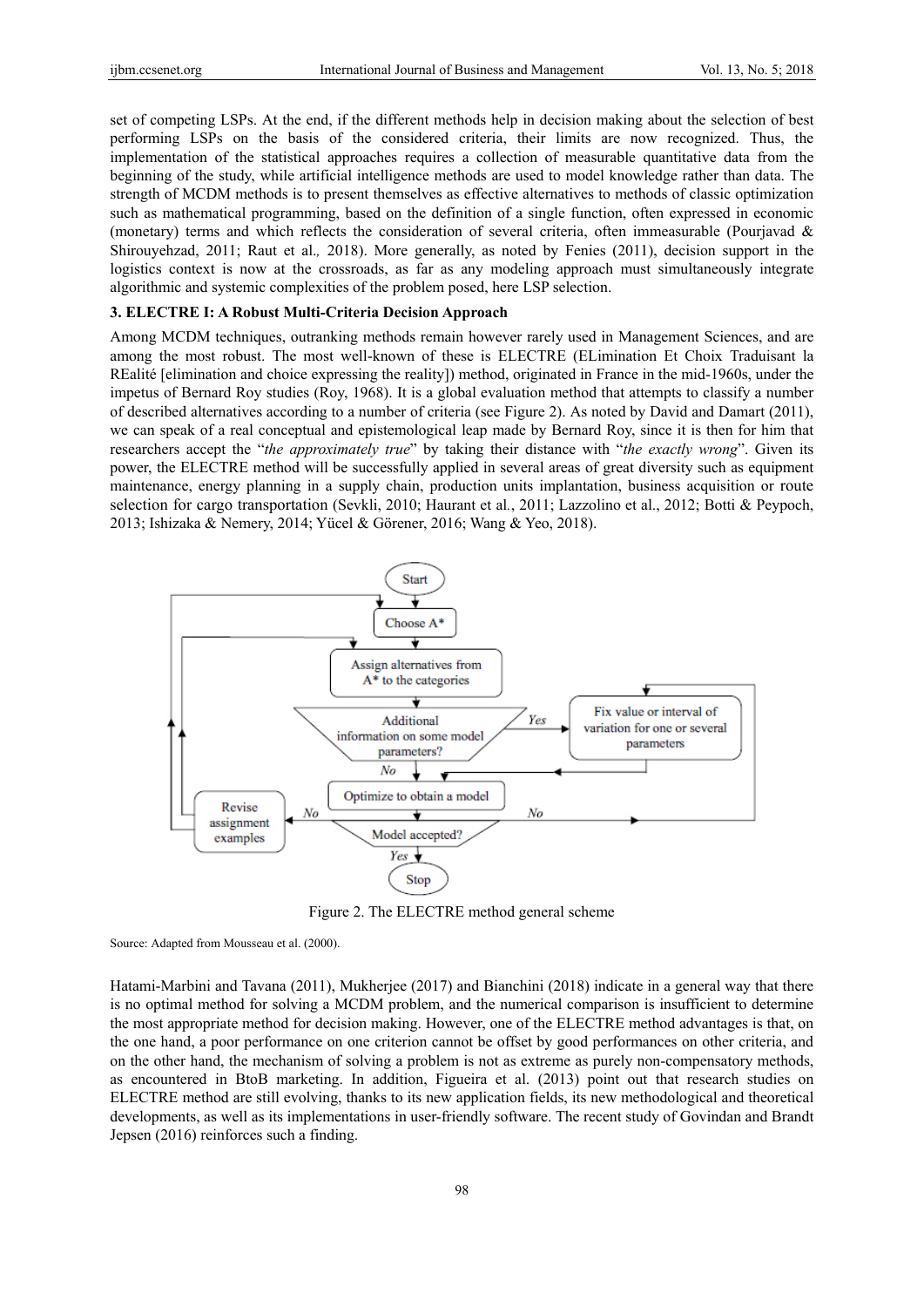In the present research note, ELECTRE I method is specifically used to analyze a LSP selection process by a shipper, whereas it is rather AHP methods that are extensively used in literature (Vijayvargiya & Dey, 2010; Ravi, 2011; Haldar et al., 2017; Jain & Khan, 2017; Ecer, 2018). In addition to its advantages mentioned above, the decision to use ELECTRE I is due to its easy application, its flexibility, and its ability to identify the best solutions by specifying the preference order to multiple actions (Rogers et al., 2000), in accordance with the ELECTRE method general scheme (see Figure 2). Moreover, few academic studies have proposed the use of this method, first and foremost, is the contribution of Almeida (2007), which remains however, limited to the sole evaluation of transportation services outsourcing according to cost, delivery time and reliability criteria. The tool proposed in our research note allows the user to go further by selecting the LSPs according to a wide range of services offered, such as transport, warehousing, order picking, terminal assembly, reverse logistics, etc., which corresponds to the most advanced phase of logistics service evolution (Fulconis et al., 2011).

ELECTRE I is the first outranking method, originally developed by Roy (1968), as indicated previously. The outranking methods are particularly suitable for problems resolution such as LSP selection because of their capacity to deal with both qualitative and quantitative criteria, to manage compensatory effects, and to understand relationships between criteria (Roy & Vincke, 1981). ELECTRE I method has been developed to determine a preference order among a discrete set of alternatives relative to a set of criteria by comparisons two to two of these alternatives. The preference is modeled using binary outranking relationships *S*, whose meaning is "*at least as good as*". Thus, considering two actions *X* and *Y*, four situations may occur:

- (i) *X S Y* and not *Y S X*, i.e., *X* is strictly preferred to *Y*;
- (ii) *Y S X* and not *X S Y*, i.e., *Y* is strictly preferred to *X*;
- (iii) *X S Y* and *Y S X*, i.e., *X* is indifferent to *Y*;
- (iv) Not *X S Y* and not *Y S X*, i.e., *X* is incomparable to *Y*.

We note that the incomparability preference is a useful relationship to take into account situations in which decision makers are unable to compare two actions, given their limited rationality. According to ELECTRE I method, given two actions *X* and *Y*, an outranking relation is based on two major concepts: concordance and discordance, defined as follows: (1) *concordance* concept: for an outranking *X S Y* to be validated, a sufficient majority of criteria should be in favor of this assertion; and (2) *non-discordance* concept: when the concordance condition holds, none of the criteria in the minority should oppose too strongly to the assertion *X S Y*. These two conditions must be fulfilled for validating the assertion *X S Y*.

## **4. A Case Study in the French Context**

We will take consider the data of a survey conducted in 2016, with a sample of 50 French industrial companies using LSPs. For data collection, three approaches were used: mail, telephone and e-mail. The mail and the e-mail include a cover letter and a questionnaire, and were addressed to logistics managers and decision makers of the companies. We have also conducted an in-depth phone interviews using the questionnaire as a guideline. The questionnaire focused on the following main points: (1) logistics activities outsourced; (2) most used LSPs; (3) LSP selection criteria; (4) LSP selection methods used; and (5) types of relationships with LSPs. 50 questionnaires were sent, to which 20 completed replies have been received, representing a response rate of 40%. The information thus collected will be stored in a database, which will be exploited by Visual Basic type computer program (VB) that we have developed. The VB tool is very user-friendly, and easily to use. The inputs of our application are the criteria weights and the thresholds of concordance and discordance; while the outputs consist of the performance table, the concordance and discordance matrices, and the final selection of LSPs.

The nine LSPs generally used (and evaluated) by these companies are well-known operators, which are end up in the "Top 50" of European LSPs. In the following of the article and for confidentiality reasons, we name these nine LSPs in a random order, LSP1 to LSP9. To illustrate the method application, we present the case of one of the companies that participated in the survey. Thus, each of the nine LSPs is evaluated according to three criteria, each defined by a set of sub-criteria, namely: (1) *Geographic coverage*: France, North Africa and East Asia; (2) *Services offered*: international transit, intermodal transport, inventory control, and after sales service; and (3) *Quality*: TQM and logistics audit. The weights of 45%, 30% and 25% are respectively associated to criteria. These latter are evaluated on a scale from 0 (not important at all) to 7 (extremely important). It is thus possible to obtain the performance matrix indicated in Table 3. By fixing concordance and discordance thresholds at 0.75 and 0.1 respectively, the final result of ELECTRE I as well as that of the weighted sum appear in Table 4.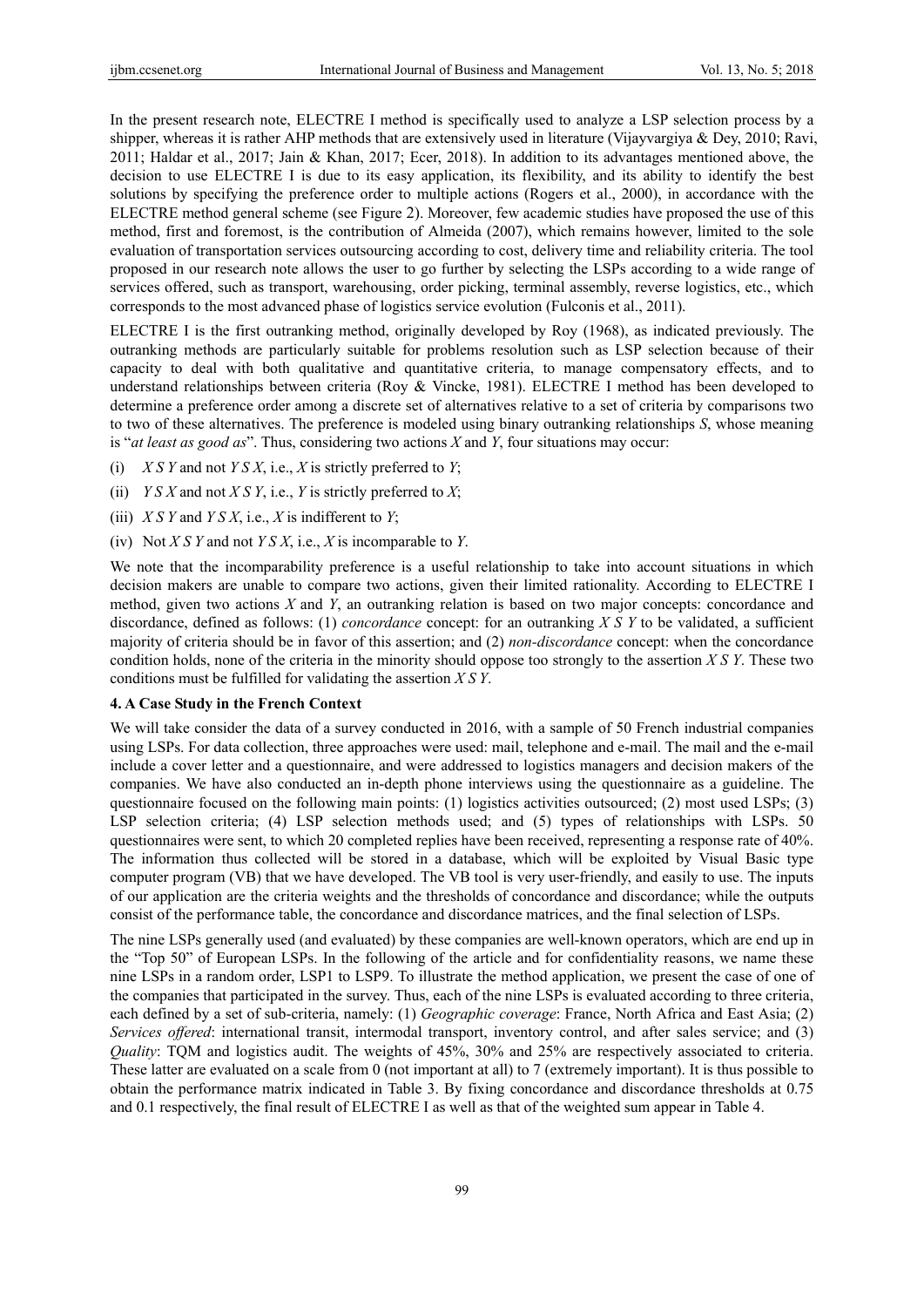|                  | Geographic coverage | Services offered | Quality |
|------------------|---------------------|------------------|---------|
| Weight           | 45%                 | 30%              | 25%     |
| LSP1             | ◠                   | 4                |         |
| LSP <sub>2</sub> | 4                   |                  |         |
| LSP3             |                     |                  |         |
| LSP4             |                     |                  |         |
| LSP5             |                     |                  |         |
| LSP <sub>6</sub> |                     |                  |         |
| LSP7             |                     |                  |         |
| LSP8             |                     |                  |         |
| LSP9             |                     |                  |         |

#### Table 3. Performance matrix

The VB tool provides the list of LSPs to be selected by ELECTRE I method as indicated in shaded boxes in Table 4. These LSPs are LSP2 and LSP5. We also compare this result with their classification according to the score obtained by weighting method. Table 4 shows that the selection of LSP2 is consistent in both methods. LSP7 and LSP6, ranked respectively in second and fourth position, have not been selected by the ELECTRE I method because they are dominated by other LSPs on certain criteria not highlighted with weighted sum method. It is thus possible to note that ELECTRE I method allows to identify the subset of LSPs offering the *best possible compromise* on the basis of criteria considered. This result also depends on the criteria weights or ratings corresponding to the importance that the decision maker assigns to each criterion. The proposed tool makes it possible to carry out a sensitivity analysis by varying the main factors that can influence LSP selection decision such as criteria weights, and concordance and disconcordance indices that characterize the outranking relationships between the criteria.

Table 4. Result of ELECTRE vs. weighted sum

| Ranking | Weighted sum | <b>ELECTRE I</b> |
|---------|--------------|------------------|
|         | 3,30         | P <sub>2</sub>   |
| ◠       | 3,05         | P7               |
|         | 3,00         | P <sub>5</sub>   |
| 4       | 3,00         | P <sub>6</sub>   |
|         | 2,75         | P <sub>3</sub>   |
| 6       | 2,75         | P <sub>9</sub>   |
|         | 2,40         | P8               |
| 8       | 2,10         | P <sub>1</sub>   |
| 9       | 2,10         | P <sub>4</sub>   |

The results obtained open up major perspectives. Previous research in LSP selection has strongly emphasized the importance of implementing multi-criteria tools in the decision taken by the shipper. The MCDM method of ELECTRE I type proposed in this research note makes it possible to meet such a need since, on the one hand, it clearly falls under the suppliers (of logistics services) selection problem, and on the other hand, it offers to any company producing goods or services, the opportunity to select a powerful set of partners via several criteria of different nature. The criteria considered in such engineering approaches are not just from economic rationality, based on minimizing costs, but can also refer to environmental and social/societal aspects, whose centrality is now emphasized in the current context of sustainable development; this is the case of reverse logistics in which LSPs play an increasingly important role, as indicated in the academic literature (Min & Ko, 2008; Colicchia et al., 2013; Muhindo et al., 2014; Guarnieri et al., 2015; Centobelli et al., 2017; Li et al., 2018).

## **5. Conclusion**

This research note has analyzed the LSP selection problem by making a theoretical and managerial contribution related to the application of the outranking method ELECTRE I. A numerical example, based on a real case, made it possible to illustrate the proposed method, comparing it to weighted sum method initially mobilized. For ease of use, this method has been developed and implemented with Visual Basic software (VB). Furthermore, the tool seems flexible enough to integrate additional criteria, as required by the decision maker, the competitive environment and the organizational structure of the company (place of logistics activities in decision making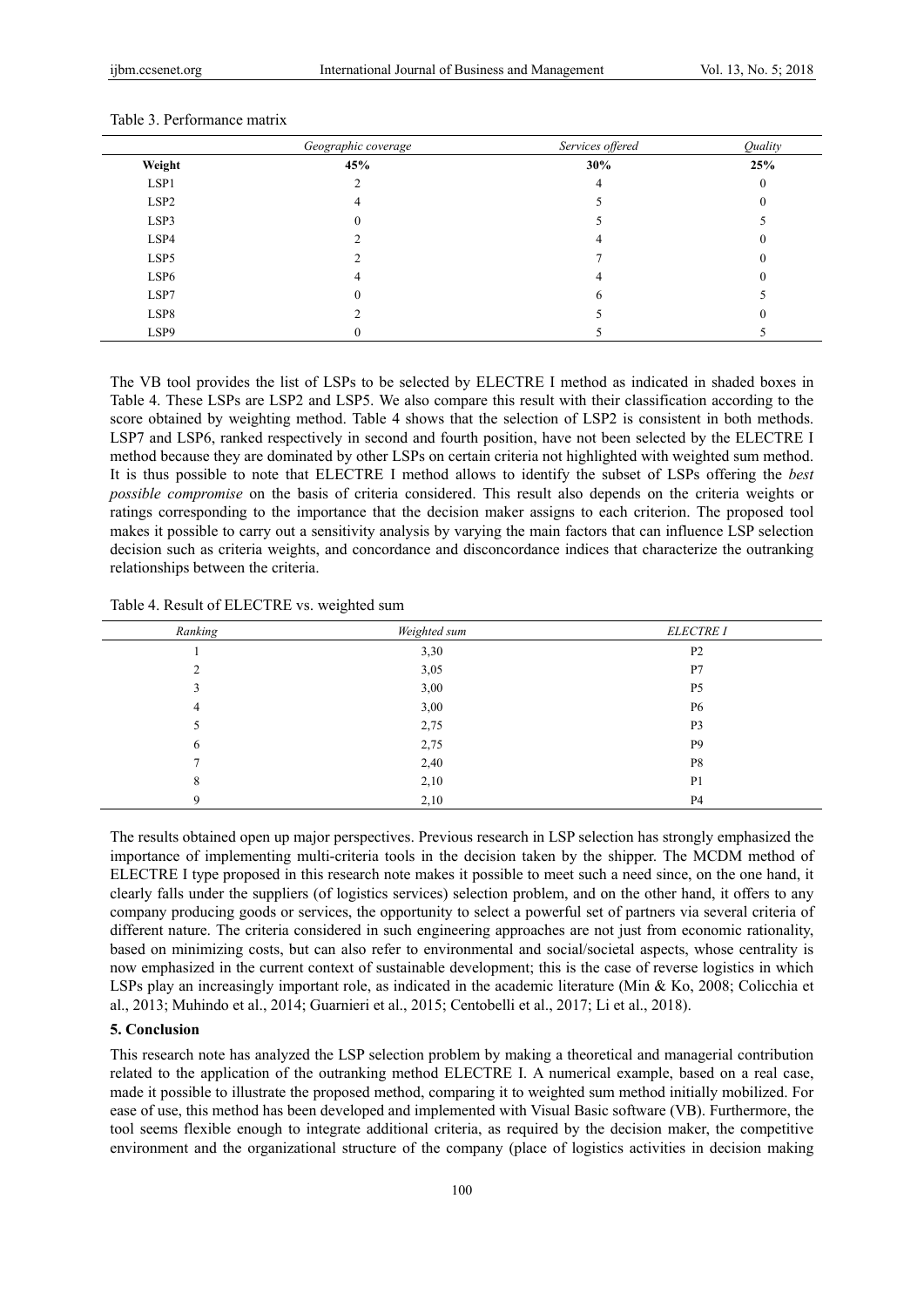system). On a theoretical level, the study conducted fills in part a gap identified in the literature on LSP selection problem, for which MCDM methods are rarely used. The impact is directly operational since the proposed tool provides an *actionable approach* for shippers who try, day after day, to streamline and efficiently manage their supply chain through extensive outsourcing of logistics activities to LSPs.

Regarding suggestions for research avenues, it would be interesting to deduce the weights assigned to different criteria, using methods such as AHP, ANP or QFD, rather than leaving a subjective choice into the hands of a decision maker with a bounded rationality (Fenies, 2011). Take into account the uncertain and imprecise nature of these weights, but also of the amplitudes of criteria scales and the tolerance thresholds of concordance and disconcordance indices, also opens exciting prospects for research in logistics and SCM. The present investigation being limited to a comparison of our approach with a simple method (the weighted sum), it would undoubtedly prove opportune to explore in parallel PROMETHEE or VIKOR methods, which also falls of alternatives selection issue. Finally, the results presented would benefit from confrontation to studies conducted in different economic and social contexts, thus allowing working for a cross-cultural approach of LSP selection modes.

## **Acknowledgements**

The authors would like to thank Professor Wesley J. Johnston (Georgia State University) and two anonymous reviewers of the *International Journal of Business & Management* for their helpful and constructive comments that contributed to improve the final version of the research note.

## **References**

- Abdul Rahman, N., Melewar, T., & Sharif, A. (2014). The establishment of industrial branding through dyadic logistics partnership success (LPS): the case of the Malaysian automotive and logistics industry. *Industrial Marketing Management*, *43*(1), 67-76. https://doi.org/10.1016/j.indmarman.2013.09.003
- Aguezzoul, A. (2014). Third-party logistics selection problem: A literature review on criteria and methods. *Omega*, *49*(C), 69-78. https://doi.org/10.1016/j.omega.2014.05.009
- Aktas, E., Agaran, B., Ulengin, F., & Onsel, S. (2011). The use of outsourcing logistics activities: the case of Turkey. *Transportation Research Part C: Emerging Technologies*, *19*(5), 833-852. https://doi.org/10.1016/j.trc.2011.02.005
- Alkhatib, S., Darlington, R., Yang, Z., & Nguyen, T. (2015). A novel technique for evaluating and selecting logistics service providers based on the logistics resource view. *Expert Systems with Applications*, *42*(20), 6976-6989. https://doi.org/10.1016/j.eswa.2015.05.010
- Almeida, A. (2007). Multi-criteria decision model for outsourcing contracts selection based on utility function and ELECTRE method. *Computers & Operations Research*, *34*(12), 569-3574. https://doi.org/10.1016/j.cor.2006.01.003
- Bask, A., Rajahonka, M., Laari, S., Solakivi, T., Töyli, J., & Ojala, L. (2018). Environmental sustainability in shipper-LSP relationships. *Journal of Cleaner Production*, *172*, 2986-2998. https://doi.org/10.1016/j.jclepro.2017.11.112
- Bianchini, A. (2018). 3PL provider selection by AHP and TOPSIS methodology. *Benchmarking: An International Journal*, *25(1)*, 235-252. https://doi.org/10.1108/BIJ-08-2016-0125
- Boonpattarakan, A. (2012). Competitive capabilities of Thai logistics industry: effects on corporate image and performance. *International Journal of Business & Management*, *7*(5), 19-30. https://doi.org/10.5539/ijbm.v7n5p19
- Botti, L., & Peypoch, N. (2013). Multi-criteria ELECTRE method and destination competitiveness. *Tourism Management Perspectives*, *6*, 108-113. https://doi.org/10.1016/j.tmp.2013.01.001
- Cahill, D. (2007). *Customer loyalty in third party logistics relationships: findings from studies in Germany and the USA*. Heidelberg: Physica-Verlag.
- Centobelli, P., Cerchione, R., & Esposito, E. (2017). Environmental sustainability in the service industry of transportation and logistics service providers: systematic literature review and research directions. *Transportation Research Part D: Transport & Environment*, *53*, 454-470. https://doi.org/10.1016/j.trd.2017.04.032
- Colicchia, C., Marchet, G., Melacini, M., & Perotti, S. (2013). Building environmental sustainability: Empirical evidence from logistics service providers. *Journal of Cleaner Production*, *59*, 197-209. https://doi.org/10.1016/j.jclepro.2013.06.057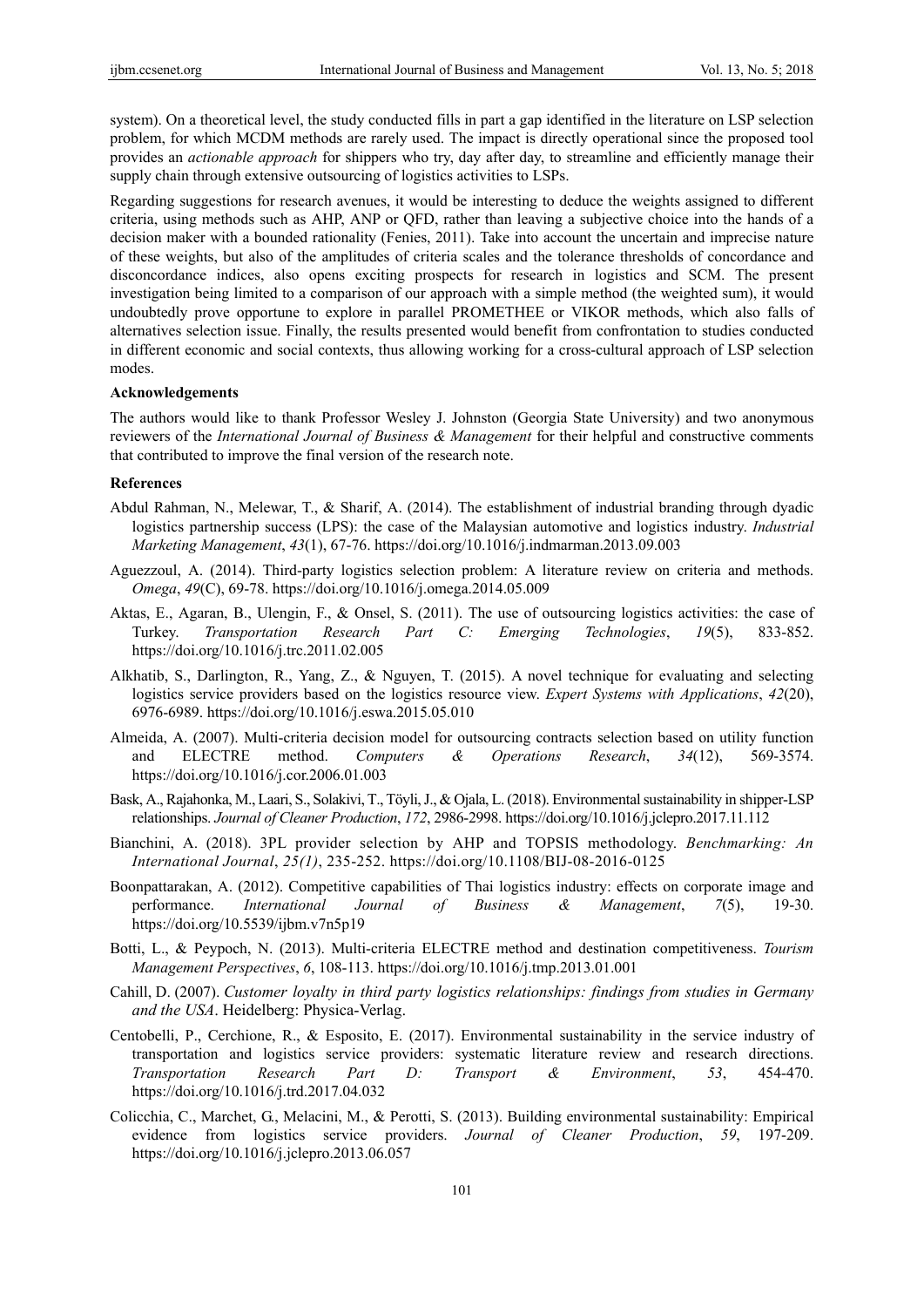- David, A., & Damart, S. (2011). Bernard Roy et l'aide multi-critère à la décision. *Revue Française de Gestion*, *214*, 15-28. https://doi.org/10.3166/rfg.214.15-28
- De Boer, L., Labro, E., & Morlacchi, P. (2001). A review of methods supporting supplier selection. *European Journal of Purchasing & Supply Management*, *7(2)*, 75-89. https://doi.org/10.1016/S0969-7012(00)00028-9
- Ecer, F. (2018). Third-party logistics (3PLs) provider selection via Fuzzy AHP and EDAS integrated model. *Technological & Economic Development of Economy*, *24(2)*, 615-634. https://doi.org/10.3846/20294913.2016.1213207
- Fenies, P. (2011). Une approche pour la prise en compte de la rationalité limitée des acteurs dans les modèles d'aide à la décision: mise en œuvre en contexte de logistique hospitalière. *Management & Avenir*, *48*, 179-201. https://doi.org/10.3917/mav.048.0179
- Figueira, J., Greco, S., Roy, B., & Słowiński, R. (2013). An overview of ELECTRE methods and their recent extensions. *Journal of Multi-Criteria Decision Analysis*, *20*(1-2), 61-85. https://doi.org/10.1002/mcda.1482
- Fulconis, F., Paché, G., & Roveillo, G. (2011). *La prestation logistique: origines, enjeux et perspectives*. Caen: Editions Management & Société.
- Fulconis, F., Nollet, J., & Paché, G. (2016). Purchasing of logistical services: a new view of LSPs' proactive strategies. *European Business Review*, *28(4)*, 449-466. https://doi.org/10.1108/EBR-06-2015-0054
- Gómez, J.-C., Duque, D., Rivera, L., & García-Alcaraz, J. (2017). Decision support system for operational risk management in supply chain with 3PL providers. In Alor-Hernández, A., & Valencia-García, R. (Eds.), *Current trends on knowledge-based systems* (pp. 205-222). Cham: Springer. https://doi.org/10.1007/978-3-319-51905-0\_10
- Govindan, K., & Brandt Jepsen, M. (2016). ELECTRE: a comprehensive literature review on methodologies and application. *European Journal of Operational Research*, *250*(1), 1-29. https://doi.org/10.1016/j.ejor.2015.07.019
- Guarnieri, P., Sobreiro, V., Nagano, M., & Serrano, A. (2015). The challenge of selecting and evaluating third-party reverse logistics providers in a multi-criteria perspective: A Brazilian case. *Journal of Cleaner Production*, *96*, 209-219. https://doi.org/10.1016/j.jclepro.2014.05.040
- Haldar, A., Qamaruddin, U., Raut, R., Kharat, M. G., & Kamble, S. (2017). 3PL evaluation and selection using integrated analytical modelling. *Journal of Modelling in Management*, *12*(2), 224-242. https://doi.org/10.1108/JM2-04-2015-0016
- Handley, S., & Benton Jr, W. (2012). Mediated power and outsourcing relationships. *Journal of Operations Management*, *30*(3), 253-267. https://doi.org/10.1016/j.jom.2011.11.004
- Hatami-Marbini, A., & Tavana, M. (2011). An extension of the ELECTRE I method for group decision-making under a fuzzy environment. *Omega*, *39*(4), 373-386. https://doi.org/10.1016/j.omega.2010.09.001
- Haurant, P., Oberti, P., & Muselli, M. (2011). Multi-criteria selection aiding related to photovoltaic plants on farming fields on Corsica Island: a real case study using the ELECTRE outranking framework. *Energy Policy*, *39*(2), 676-688. https://doi.org/10.1016/j.enpol.2010.10.040
- Hofenk, D., Schipper, R., Semeijn, J., & Gelderman, C. (2011). The influence of contractual and relational factors on the effectiveness of third party logistics relationships. *Journal of Purchasing & Supply Management*, *17*(3), 167-175. https://doi.org/10.1016/j.pursup.2011.04.003
- Hsu, C.-C., Kannan, V.-R., Keong Leong, G., & Tan, K.-C. (2006). Supplier selection construct: instrument development and validation. *International Journal of Logistics Management*, *17*(2), 213-239. https://doi.org/10.1108/09574090610689961
- Ishizaka, A., & Nemery, P. (2014). Assigning machines to incomparable maintenance strategies with ELECTRE-SORT. *Omega*, *47*(C), 45-59. https://doi.org/10.1016/j.omega.2014.03.006
- Jain, V., & Khan, S. (2017). Application of AHP in reverse logistics service provider selection: A case study. *International Journal of Business Innovation & Research*, *12*(1), 94-119. https://doi.org/10.1504/IJBIR.2017.080711
- Jothimani, D., & Sarmah, S. (2014). Supply chain performance measurement for third party logistics. *Benchmarking: An International Journal*, *21*(6), 944-963. https://doi.org/10.1108/BIJ-09-2012-0064
- Kishore, P., & Padmanabhan, G. (2016). An integrated approach of Fuzzy AHP and Fuzzy TOPSIS to select logistics service provider. *Journal for Manufacturing Science & Production*, *16*(1), 51-59. https://doi.org/10.1515/jmsp-2015-0017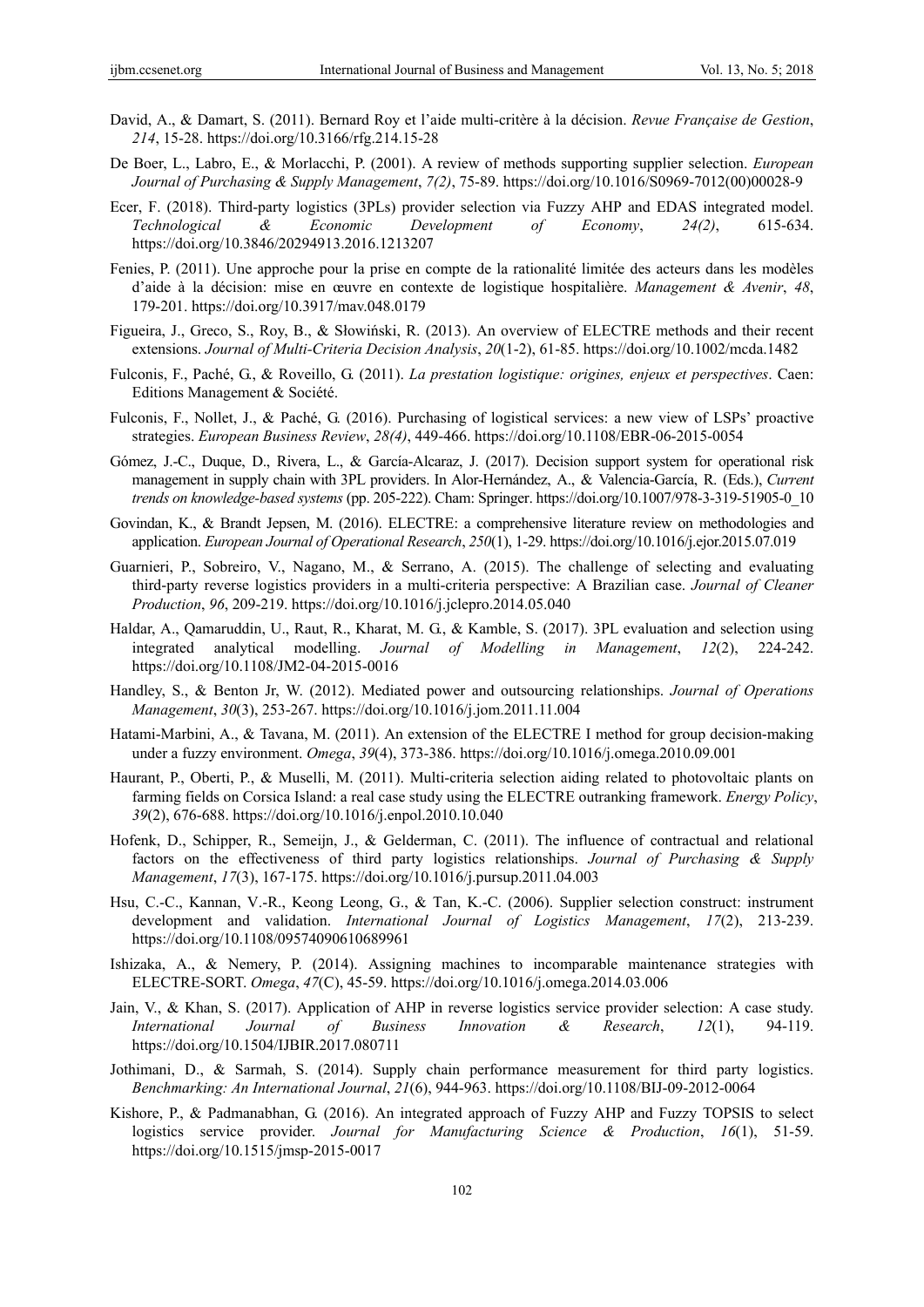- König, A., & Spinler, S. (2016). The effect of logistics outsourcing on the supply chain vulnerability of shippers: development of a conceptual risk management framework. *International Journal of Logistics Management*, *27*(1), 122-141. https://doi.org/10.1108/IJLM-03-2014-0043
- Lai, K., Ngai, E., & Cheng, T. (2004). An empirical study of supply chain performance in transport logistics. *International Journal of Production Economics*, *87*(2), 321-331. https://doi.org/10.1016/j.ijpe.2003.08.002
- Lazzolino, G., Laise, D., & Marraro, L. (2012). Business multi-criteria performance analysis: A tutorial. *Benchmarking: An International Journal*, *19(3),* 395-411. https://doi.org/10.1108/14635771211243012
- Li, F., Li, L., Jin, C., Wing, R., Wing, H., & Yang, L. (2012). A 3PL supplier selection model based on fuzzy sets. *Computers & Operations Research*, *39*(8), 1879-1884. https://doi.org/10.1016/j.cor.2011.06.022
- Li, Y., Kannan, D., Garg, K., Gupta, S., & Jha, P.-C. (2018). Business orientation policy and process analysis evaluation for establishing third party providers of reverse logistics services. *Journal of Cleaner Production*, *182*, 1033-1047. https//doi.org/10.1016/j.jclepro.2017.12.241
- Lieb, R., & Bentz, B. (2005). The use of third-party logistics services by large American manufacturers: the 2004 survey. *Transportation Journal*, *44*(2), 5-15. http://www-jstor-org/stable/20713595
- Lu, Q., Meng, F., & Goh, M. (2014). Choice of supply chain governance: self-managing or outsourcing? *International Journal of Production Economics*, *154*, 32-38. https://doi.org/10.1016/j.ijpe.2014.03.022
- Mahmoudzadeh, M., Mansour, S., & Karimi, B. (2013). To develop a third-party reverse logistics network for end-of-life vehicles in Iran. *Resources, Conservation & Recycling*, *78*, 1-14. https://doi.org/10.1016/j.resconrec.2013.06.006
- Marchet, G., Melacini, M., Perotti, S., Sassi, C., & Tappia, E. (2017). Value creation models in the 3PL industry: what 3PL providers do to cope with shipper requirements. *International Journal of Physical Distribution & Logistics Management*, *47*(6), 472-494. https://doi.org/10.1108/IJPDLM-04-2016-0120
- McGinnis, M., Kochunny, C., & Ackerman, K. (1995). Third party logistics choice. *International Journal of Logistics Management*, *6*(2), 93-102. https://doi.org/10.1108/09574099510805378
- Menon, M., McGinnis, M., & Ackerman, K. (1998). Selection criteria for providers of third-party logistics services: an exploratory study. *Journal of Business Logistics*, *19*(1), 121-137.
- Min, H., & Ko, H.-J. (2008). The dynamic design of a reverse logistics network from the perspective of third-party logistics service providers. *International Journal of Production Economics*, *113*(1), 176-192. https://doi.org/10.1016/j.ijpe.2007.01.017
- Mousseau, V., Slowinski, R., & Zielniewicz, P. (2000). A user-oriented implementation of the ELECTRE-TRI method integrating preference elicitation support. *Computers & Operations Research*, *27*(7-8), 757-777. https://doi.org/10.1016/S0305-0548(99)00117-3
- Muhindo, A., Zhou, J., & Kapute Mzuza, M. (2014). Impact of logistics outsourcing strategy in oil and gas industry in Uganda. *International Journal of Business & Management*, *9*(6), 187-198. https://doi.org/10.5539/ijbm.v9n6p187
- Mukherjee, K. (2017). *Supplier selection: an MCDA-based approach*. New Delhi: Springer. https://doi.org/10.1007/978-81-322-3700-6
- Pourjavad, E., & Shirouyehzad, H. (2011). A MCDM approach for prioritizing production lines: a case study. *International Journal of Business & Management*, *6*(10), 221-229. https://doi.org/10.5539/ijbm.v6n10p221
- Raut, R., Kharat, M., Kamble, S., & Kumar, C.-S (2018). Sustainable evaluation and selection of potential third-party logistics (3PL) providers: an integrated MCDM approach. *Benchmarking: An International Journal*, *25(1)*, 76-97. https://doi.org/10.1108/BIJ-05-2016-0065
- Ravi, V. (2011). Selection of third-party reverse logistics providers for end-of-life computers using TOPSIS-AHP based approach. *International Journal of Logistics Systems & Management*, *11*(1), 24-37. https://doi.org/10.1504/IJLSM.2012.044048
- Rogers, M., Bruen, M., & Maystre, L.-Y. (2000). *ELECTRE and decision support: methods and applications in engineering and infrastructure investment*. Dordrecht: Kluwer Academic Publishers. https://doi.org/10.1007/978-1-4757-5057-7
- Roy, B. (1968). Classement et choix en présence de points de vue multiples (la méthode ELECTRE). *RAIRO Recherche Opérationnelle-Operations Research*, *2*(1), 57-75. https://doi.org/10.1051/ro/196802V100571